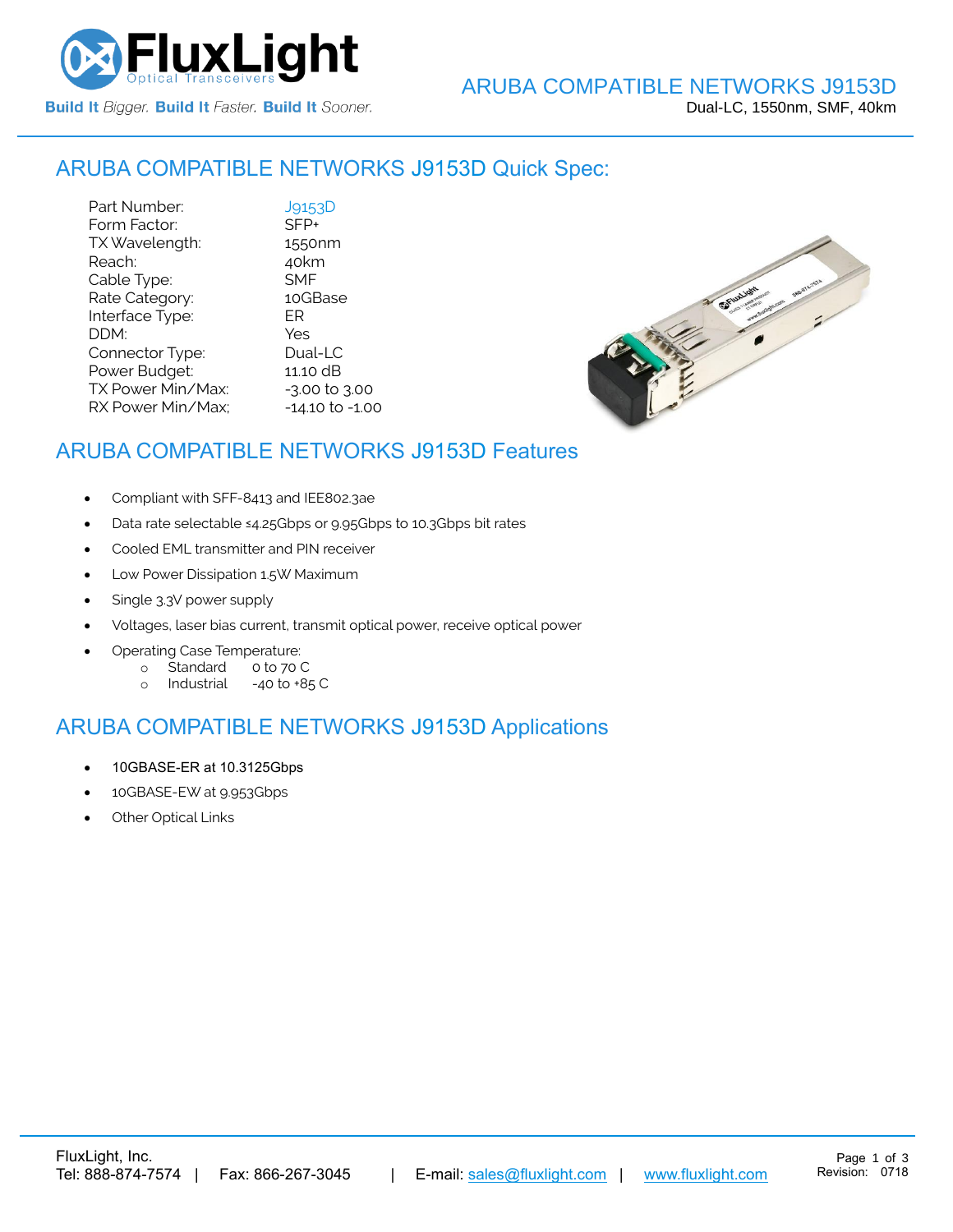

**Build It Bigger. Build It Faster. Build It Sooner.** 

# Electrical Characteristics (Condition: Ta=TOP)

| <b>Parameter</b>                  | <b>Symbol</b> | Min.    | <b>Typ</b> | Max.      | <b>Unit</b> | <b>Notes</b>          |
|-----------------------------------|---------------|---------|------------|-----------|-------------|-----------------------|
| CML Inputs(Differential)          | Vin           | 150     |            | 1200      | $mV p-p$    | AC coupled inputs     |
| <b>Supply Current</b>             | <b>ICC</b>    |         |            | 300       | mA          |                       |
| Input Impedance (Differential)    | Zin           | 85      | 100        | 115       | ohm         | $Rin > 100$ kohm @ DC |
| Tx_Disable Input Voltage - Low    | VIL           | $\circ$ |            | O.8       | $\vee$      |                       |
| Tx_Disable Input Voltage - High   | <b>VIH</b>    | 2.0     |            | 3.45      | $\vee$      |                       |
| Tx_Fault Output Voltage - Low     | <b>VOL</b>    | $\circ$ |            | 0.5       | $\vee$      |                       |
| Tx_Fault Output Voltage - High    | <b>VOH</b>    | 2.0     |            | $Vcc+0.3$ | $\vee$      |                       |
| <b>CML Outputs (Differential)</b> | Vout          | 350     |            | 700       | mV pp       | AC coupled outputs    |
| Output Impedance (Differential)   | Zout          | 85      | 100        | 115       | ohms        |                       |
| Rx_LOS Output Voltage-Low         | <b>VOL</b>    | $\circ$ |            | 0.5       | $\vee$      |                       |
| Rx_LOS Output Voltage-High        | <b>VOH</b>    | 2.5     |            |           | V           |                       |

# Optical Characteristics (Condition: Ta=TOP)

| <b>TX</b>                        |         |               |                          |                          |                          |             |
|----------------------------------|---------|---------------|--------------------------|--------------------------|--------------------------|-------------|
| <b>Parameter</b>                 |         | <b>Symbol</b> | Min                      | <b>Typ</b>               | <b>Max</b>               | <b>Unit</b> |
| Data Rate                        |         |               | $\overline{\phantom{0}}$ | 10.3                     | $\overline{a}$           | Gb/s        |
| 9µm Core Diameter SMF            |         |               |                          | 10                       |                          | Km          |
| Centre wavelength                |         | λс            | 1530                     | 1550                     | 1565                     | nm          |
| Output Spectral Width(-20dB)     |         | Δλ            | $\overline{\phantom{a}}$ | $\overline{\phantom{0}}$ | $\mathbf{1}$             | nm          |
| Average Output Power             |         | $P_{out}$     | $-3$                     | $\overline{\phantom{a}}$ | $+3$                     | dBm         |
| <b>Extinction Ratio</b>          |         | ER            | 6                        | $\overline{\phantom{a}}$ | $\overline{\phantom{0}}$ | dB          |
| Average Power of OFF Transmitter |         |               |                          |                          | $-30$                    | dBm         |
| Side Mode Suppression Ratio      |         | <b>SMSR</b>   | 30                       |                          |                          | dB          |
| Input Differential Impedance     |         | Zin           | 90                       | 100                      | 110                      | Ω           |
| <b>TX Disable</b>                | Disable |               | 2.0                      |                          | $Vcc+0.3$                |             |
|                                  | Enable  |               | $\circ$                  |                          | 0.8                      | $\vee$      |
| <b>TX Fault</b>                  | Fault   |               | 2.0                      |                          | $Vcc+0.3$                |             |
|                                  | Normal  |               | $\circ$                  |                          | 0.8                      | $\vee$      |